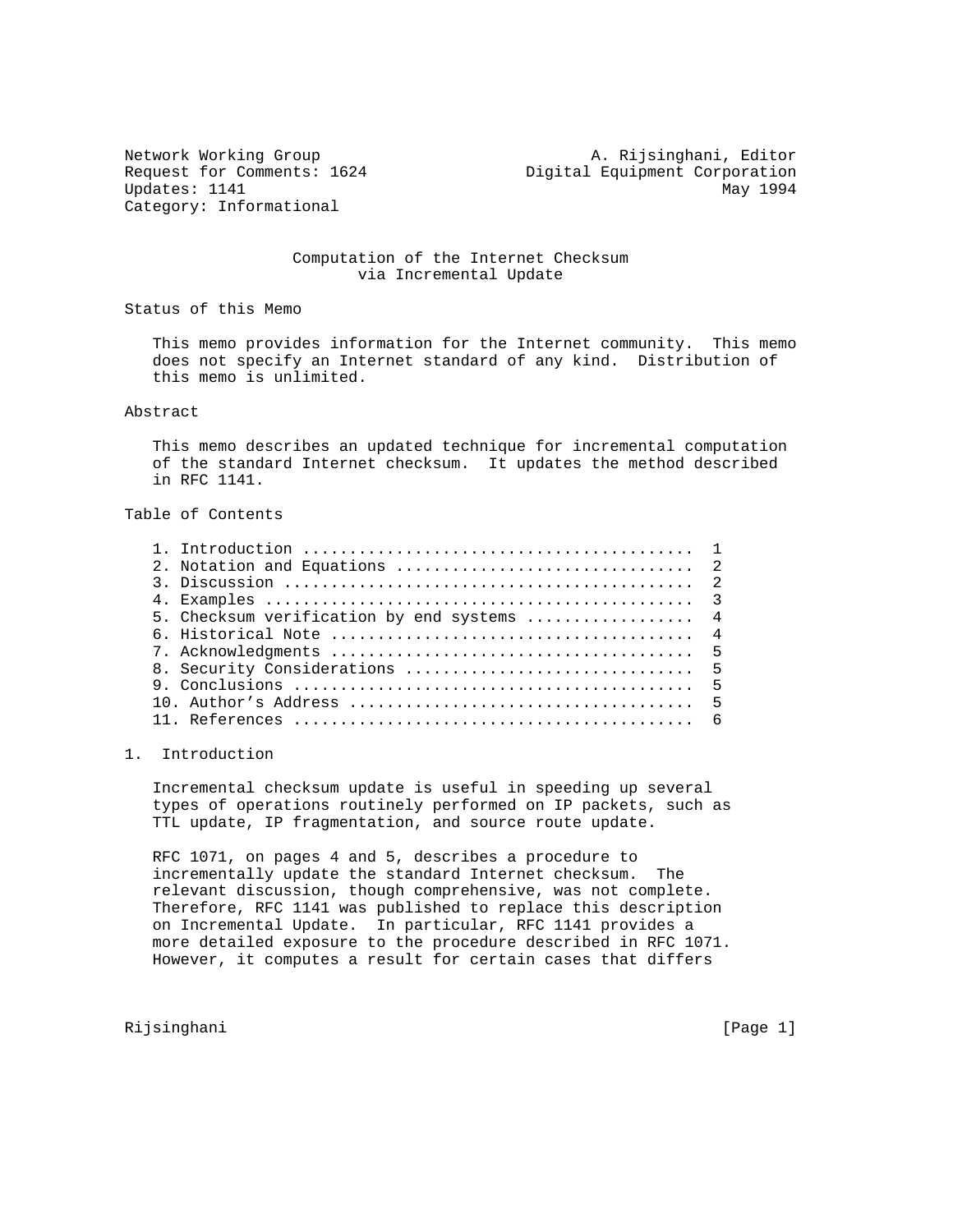from the one obtained from scratch (one's complement of one's complement sum of the original fields).

 For the sake of completeness, this memo briefly highlights key points from RFCs 1071 and 1141. Based on these discussions, an updated procedure to incrementally compute the standard Internet checksum is developed and presented.

2. Notation and Equations

Given the following notation:

 HC - old checksum in header C - one's complement sum of old header HC' - new checksum in header C' - one's complement sum of new header m - old value of a 16-bit field m' - new value of a 16-bit field RFC 1071 states that C' is:  $C' = C + (-m) + m'$  -- [Eqn. 1]  $= C + (m' - m)$ 

 As RFC 1141 points out, the equation above is not useful for direct use in incremental updates since C and C' do not refer to the actual checksum stored in the header. In addition, it is pointed out that RFC 1071 did not specify that all arithmetic must be performed using one's complement arithmetic.

 Finally, complementing the above equation to get the actual checksum, RFC 1141 presents the following:

> $HC' = " (C + (-m) + m')$  $=$  HC + (m - m')  $=$  HC + m +  $\sim$  m' -- [Eqn. 2]

### 3. Discussion

 Although this equation appears to work, there are boundary conditions under which it produces a result which differs from the one obtained by checksum computation from scratch. This is due to the way zero is handled in one's complement arithmetic.

 In one's complement, there are two representations of zero: the all zero and the all one bit values, often referred to as +0 and -0. One's complement addition of non-zero inputs can produce -0 as a result, but never +0. Since there is guaranteed to be at least one

Rijsinghani [Page 2]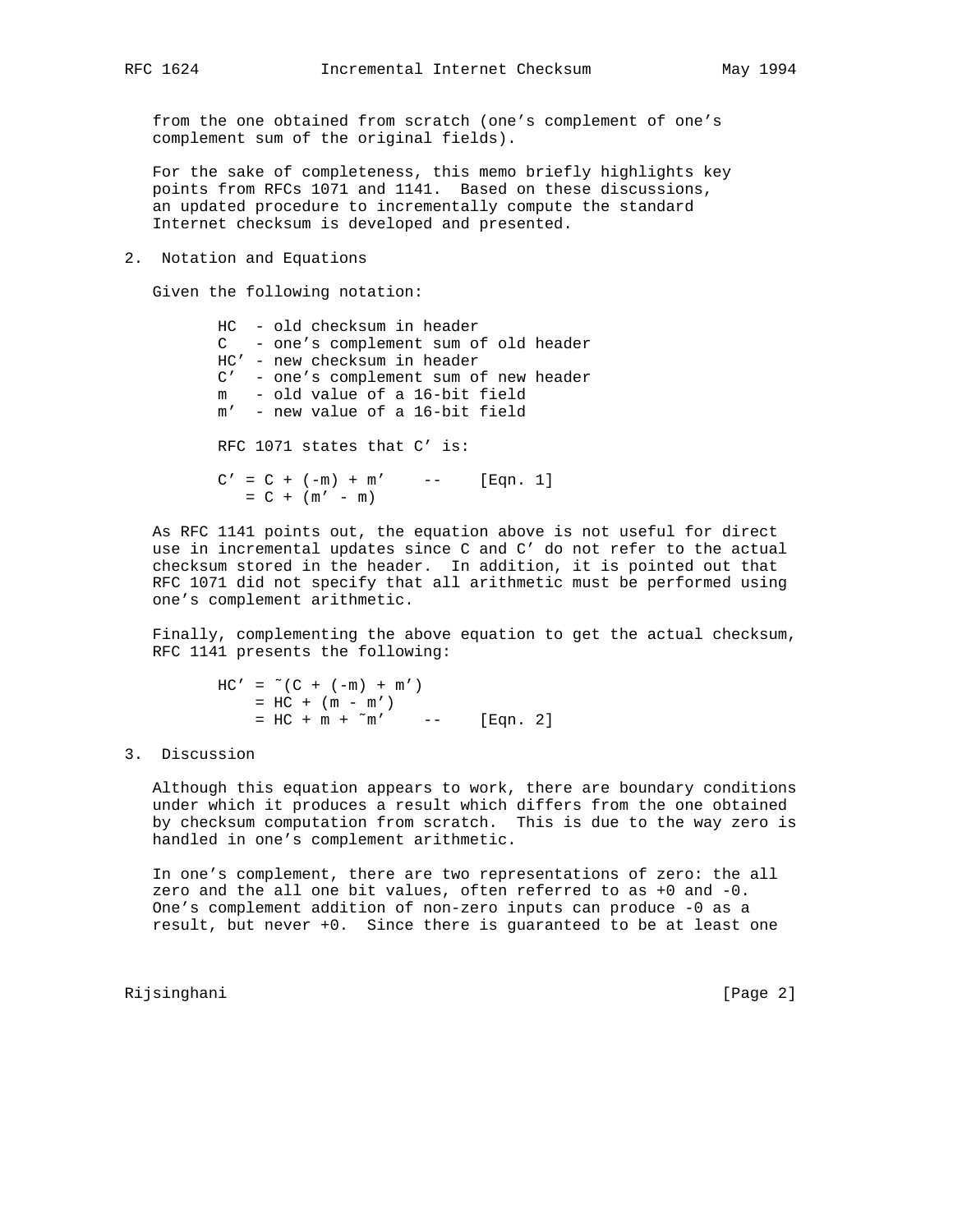non-zero field in the IP header, and the checksum field in the protocol header is the complement of the sum, the checksum field can never contain  $*(+0)$ , which is  $-0$  (0xFFFF). It can, however, contain  $\sim$  (-0), which is +0 (0x0000).

 RFC 1141 yields an updated header checksum of -0 when it should be +0. This is because it assumed that one's complement has a distributive property, which does not hold when the result is 0 (see derivation of [Eqn. 2]).

 The problem is avoided by not assuming this property. The correct equation is given below:

> $HC' = "C + (-m) + m') - - -$  [Eqn. 3]  $=$   $\sim$  ( $\sim$  HC +  $\sim$  m + m')

4. Examples

 Consider an IP packet header in which a 16-bit field m = 0x5555 changes to m' = 0x3285. Also, the one's complement sum of all other header octets is 0xCD7A.

Then the header checksum would be:

 $HC = \sim (0xCD7A + 0x5555)$  $=$   $^{\sim}$  0x22D0  $=$  0xDD2F

The new checksum via recomputation is:

 $HC' = -(0xCD7A + 0x3285)$  $=$   $^{\sim}$  0xFFFF  $= 0x0000$ 

 Using [Eqn. 2], as specified in RFC 1141, the new checksum is computed as:

> $HC' = HC + m + \tilde{m}'$  $=$  0xDD2F + 0x5555 + ~0x3285  $=$  0xFFFF

 which does not match that computed from scratch, and moreover can never obtain for an IP header.

Rijsinghani [Page 3]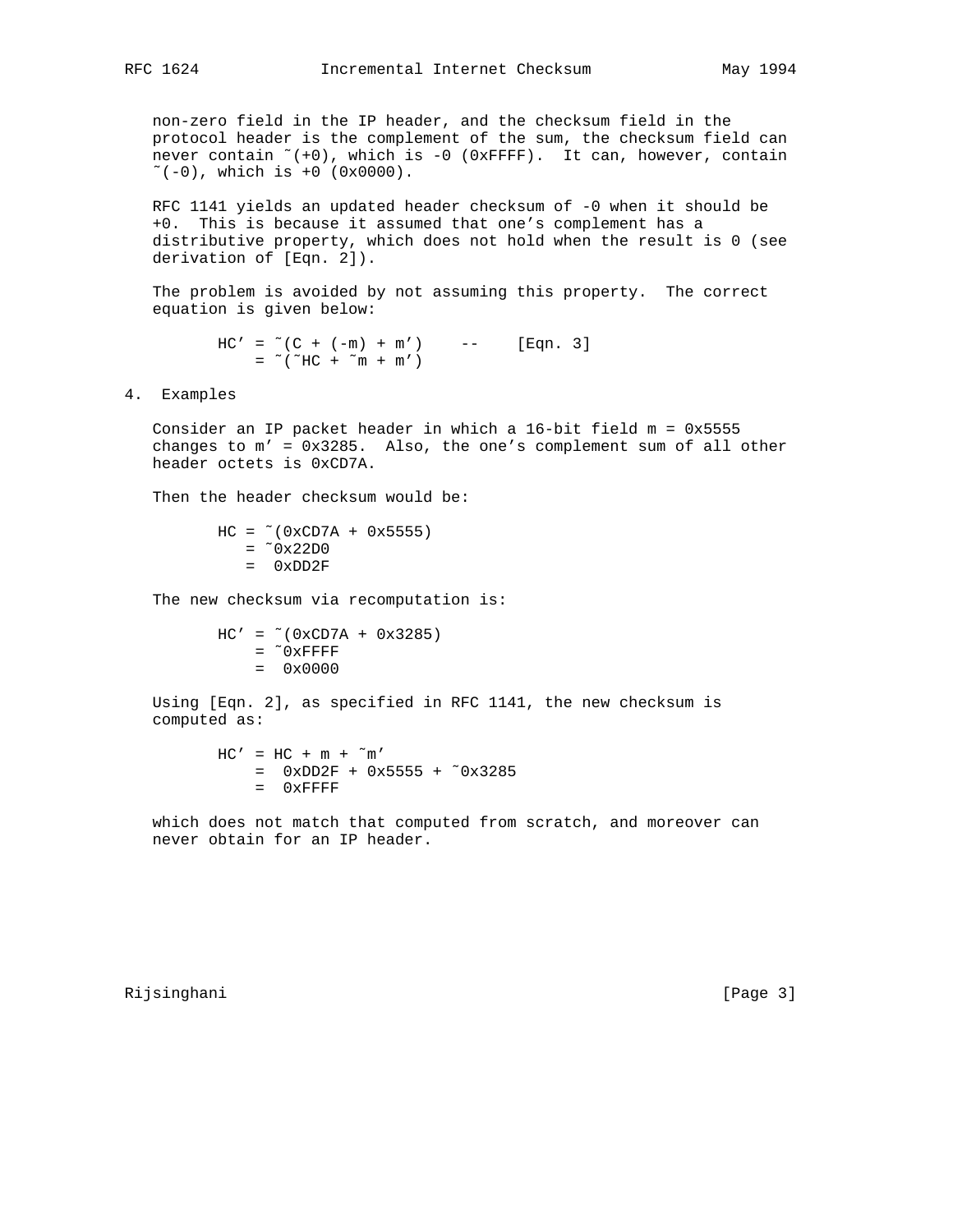Applying [Eqn. 3] to the example above, we get the correct result:

```
HC' = \tilde{C} (C + (-m) + m')= *(0x22D0 + 0x5555 + 0x3285)= ^{\sim} 0xFFFF
= 0 \times 0000
```
5. Checksum verification by end systems

 If an end system verifies the checksum by including the checksum field itself in the one's complement sum and then comparing the result against -0, as recommended by RFC 1071, it does not matter if an intermediate system generated a -0 instead of +0 due to the RFC 1141 property described here. In the example above:

> $0xCD7A + 0x3285 + 0xFFFF = 0xFFFF$ 0xCD7A + 0x3285 + 0x0000 = 0xFFFF

 However, implementations exist which verify the checksum by computing it and comparing against the header checksum field.

 It is recommended that intermediate systems compute incremental checksum using the method described in this document, and end systems verify checksum as per the method described in RFC 1071.

 The method in [Eqn. 3] is slightly more expensive than the one in RFC 1141. If this is a concern, the two additional instructions can be eliminated by subtracting complements with borrow [see Sec. 7]. This would result in the following equation:

 $HC' = HC - \tilde{m} - m'$  -- [Eqn. 4] In the example shown above,  $HC' = HC - \tilde{m} - m'$  $=$  0xDD2F -  $\degree$ 0x5555 - 0x3285  $= 0x0000$ 

# 6. Historical Note

 A historical aside: the fact that standard one's complement arithmetic produces negative zero results is one of its main drawbacks; it makes for difficulty in interpretation. In the CDC 6000 series computers [4], this problem was avoided by using subtraction as the primitive in one's complement arithmetic (i.e., addition is subtraction of the complement).

Rijsinghani [Page 4]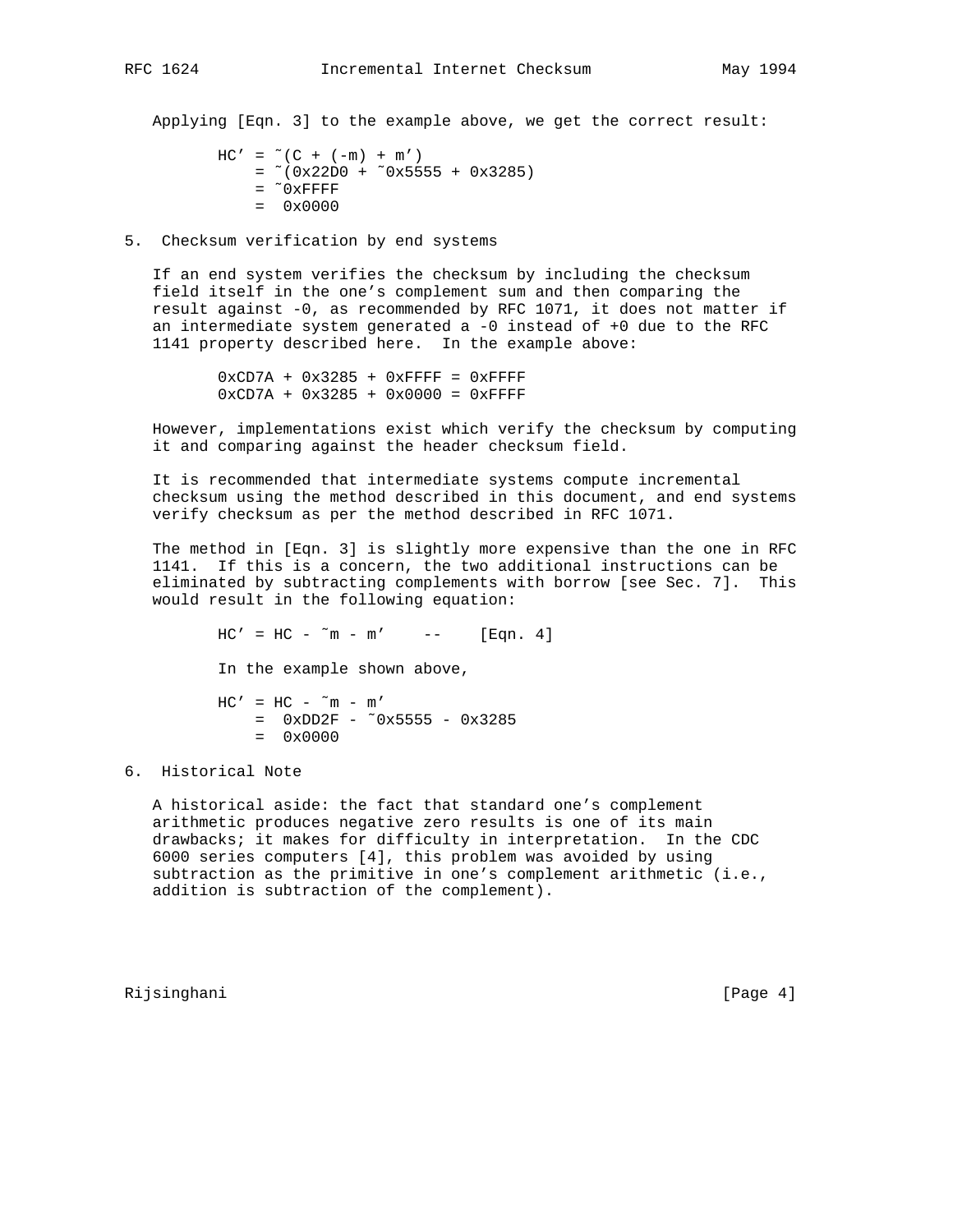### 7. Acknowledgments

 The contribution of the following individuals to the work that led to this document is acknowledged:

> Manu Kaycee - Ascom Timeplex, Incorporated Paul Koning - Digital Equipment Corporation Tracy Mallory - 3Com Corporation Krishna Narayanaswamy - Digital Equipment Corporation Atul Pandya - Digital Equipment Corporation

 The failure condition was uncovered as a result of IP testing on a product which implemented the RFC 1141 algorithm. It was analyzed, and the updated algorithm devised. This algorithm was also verified using simulation. It was also shown that the failure condition disappears if the checksum verification is done as per RFC 1071.

8. Security Considerations

Security issues are not discussed in this memo.

9. Conclusions

 It is recommended that either [Eqn. 3] or [Eqn. 4] be the implementation technique used for incremental update of the standard Internet checksum.

10. Author's Address

 Anil Rijsinghani Digital Equipment Corporation 550 King St Littleton, MA 01460

 Phone: (508) 486-6786 EMail: anil@levers.enet.dec.com

Rijsinghani [Page 5]